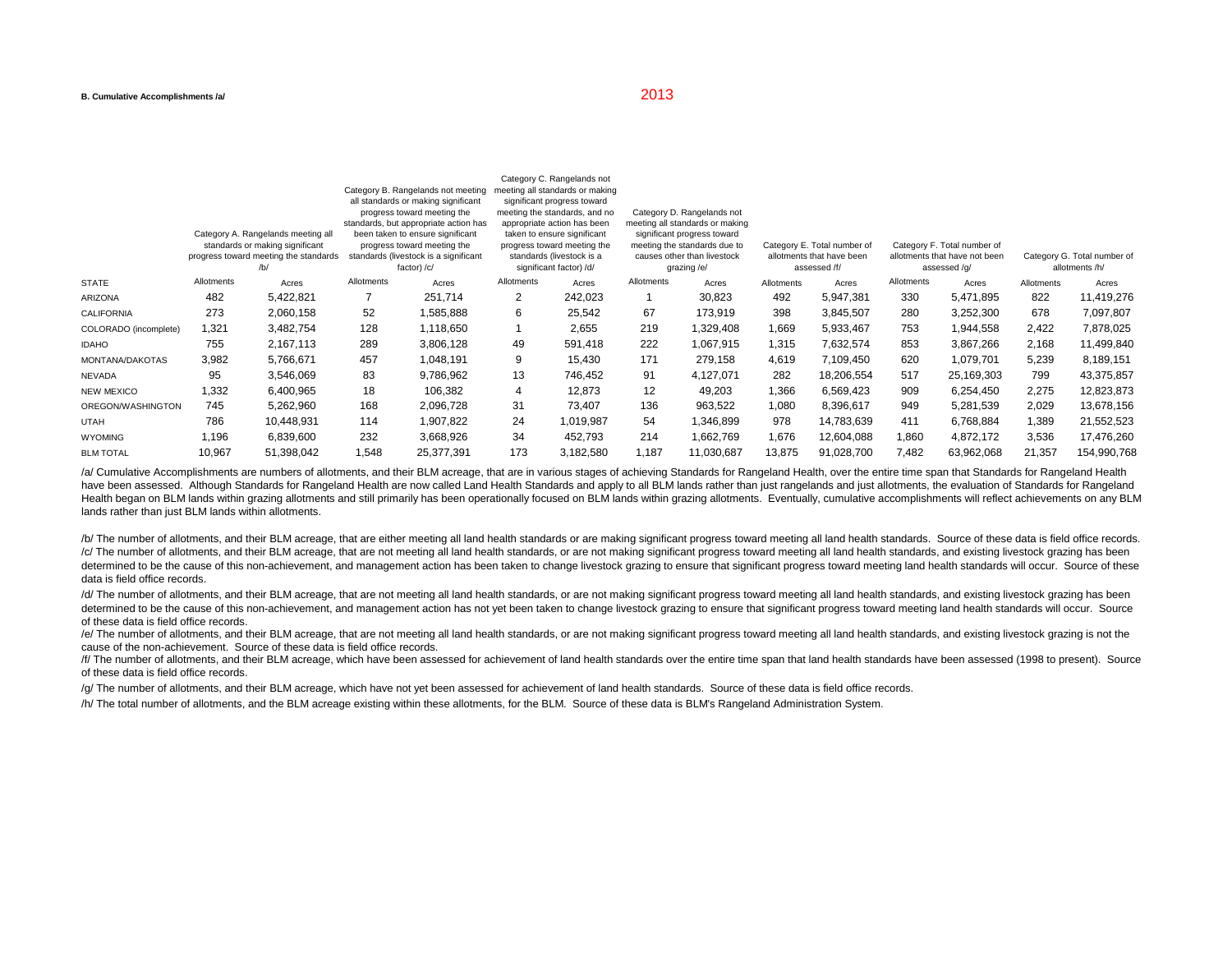|                       |                                                                                                                       |            |                                                                                                                         |                                     |                                                                                                                    | Category C. Rangelands not |                                                                                                          |            |                                                                          |            |                                                                              |            |                                               |             |
|-----------------------|-----------------------------------------------------------------------------------------------------------------------|------------|-------------------------------------------------------------------------------------------------------------------------|-------------------------------------|--------------------------------------------------------------------------------------------------------------------|----------------------------|----------------------------------------------------------------------------------------------------------|------------|--------------------------------------------------------------------------|------------|------------------------------------------------------------------------------|------------|-----------------------------------------------|-------------|
|                       |                                                                                                                       |            |                                                                                                                         | Category B. Rangelands not meeting  | meeting all standards or making                                                                                    |                            |                                                                                                          |            |                                                                          |            |                                                                              |            |                                               |             |
|                       |                                                                                                                       |            |                                                                                                                         | all standards or making significant | significant progress toward                                                                                        |                            |                                                                                                          |            |                                                                          |            |                                                                              |            |                                               |             |
|                       | progress toward meeting the<br>standards, but appropriate action has                                                  |            |                                                                                                                         |                                     | meeting the standards, and no<br>appropriate action has been                                                       |                            | Category D. Rangelands not<br>meeting all standards or making                                            |            |                                                                          |            |                                                                              |            |                                               |             |
|                       | Category A. Rangelands meeting all<br>standards or making significant<br>progress toward meeting the standards<br>/b/ |            | been taken to ensure significant<br>progress toward meeting the<br>standards (livestock is a significant<br>factor) /c/ |                                     | taken to ensure significant<br>progress toward meeting the<br>standards (livestock is a<br>significant factor) /d/ |                            | significant progress toward<br>meeting the standards due to<br>causes other than livestock<br>grazing/e/ |            |                                                                          |            |                                                                              |            |                                               |             |
|                       |                                                                                                                       |            |                                                                                                                         |                                     |                                                                                                                    |                            |                                                                                                          |            | Category E. Total number of<br>allotments that have been<br>assessed /f/ |            | Category F. Total number of<br>allotments that have not been<br>assessed /q/ |            |                                               |             |
|                       |                                                                                                                       |            |                                                                                                                         |                                     |                                                                                                                    |                            |                                                                                                          |            |                                                                          |            |                                                                              |            | Category G. Total number of<br>allotments /h/ |             |
| <b>STATE</b>          | Allotments                                                                                                            | Acres      | Allotments                                                                                                              | Acres                               | Allotments                                                                                                         | Acres                      | Allotments                                                                                               | Acres      | Allotments                                                               | Acres      | Allotments                                                                   | Acres      | Allotments                                    | Acres       |
| ARIZONA               | 515                                                                                                                   | 5,477,182  | 10                                                                                                                      | 259,647                             | 5                                                                                                                  | 244,621                    | 3                                                                                                        | 64,813     | 533                                                                      | 6,046,263  | 289                                                                          | 5,372,664  | 822                                           | 11,418,927  |
| <b>CALIFORNIA</b>     | 296                                                                                                                   | 2,134,696  | 50                                                                                                                      | 1,585,888                           | 6                                                                                                                  | 25,542                     | 61                                                                                                       | 228,109    | 413                                                                      | 3,974,235  | 252                                                                          | 2,776,412  | 665                                           | 6,750,647   |
| COLORADO (incomplete) | 1,334                                                                                                                 | 3,488,238  | 129                                                                                                                     | 1,128,850                           |                                                                                                                    | 2,655                      | 221                                                                                                      | 1,330,887  | 1,685                                                                    | 5,950,630  | 648                                                                          | 1,860,921  | 2,333                                         | 7,811,551   |
| <b>IDAHO</b>          | 762                                                                                                                   | 2,183,184  | 289                                                                                                                     | 3,806,128                           | 48                                                                                                                 | 561,044                    | 222                                                                                                      | 1,038,184  | 1,321                                                                    | 7,588,540  | 834                                                                          | 3,911,053  | 2,155                                         | 11,499,593  |
| MONTANA/DAKOTAS       | 4,115                                                                                                                 | 6,112,720  | 475                                                                                                                     | 1,124,430                           | 11                                                                                                                 | 16,540                     | 176                                                                                                      | 286,578    | 4,777                                                                    | 7,540,268  | 479                                                                          | 632,813    | 5,256                                         | 8,173,081   |
| <b>NEVADA</b>         | 95                                                                                                                    | 3,546,069  | 87                                                                                                                      | 9,916,154                           | 13                                                                                                                 | 746,452                    | 93                                                                                                       | 4,130,844  | 288                                                                      | 18,339,519 | 501                                                                          | 24,989,741 | 789                                           | 43,329,260  |
| <b>NEW MEXICO</b>     | 1,406                                                                                                                 | 6,828,920  | 18                                                                                                                      | 106,382                             | $\overline{4}$                                                                                                     | 12,873                     | 12                                                                                                       | 49,203     | 1,440                                                                    | 6,997,378  | 821                                                                          | 5,779,970  | 2,261                                         | 12,777,348  |
| OREGON/WASHINGTON     | 745                                                                                                                   | 5,287,805  | 206                                                                                                                     | 2,164,259                           | 31                                                                                                                 | 73.407                     | 134                                                                                                      | 954,485    | 1,116                                                                    | 8,479,956  | 911                                                                          | 5,205,074  | 2,027                                         | 13,685,030  |
| <b>UTAH</b>           | 818                                                                                                                   | 10,531,594 | 118                                                                                                                     | 1,949,856                           | 24                                                                                                                 | 1,019,987                  | 55                                                                                                       | 1,436,637  | 1,015                                                                    | 14,938,074 | 377                                                                          | 6,648,652  | 1,392                                         | 21,586,726  |
| <b>WYOMING</b>        | 1,207                                                                                                                 | 6,845,273  | 234                                                                                                                     | 3,782,905                           | 35                                                                                                                 | 459,819                    | 228                                                                                                      | 1,836,953  | 1,704                                                                    | 12,924,950 | 1,837                                                                        | 4,468,383  | 3,541                                         | 17,393,333  |
| <b>BLM TOTAL</b>      | 11,293                                                                                                                | 52,435,681 | 1,616                                                                                                                   | 25,824,499                          | 178                                                                                                                | 3,162,940                  | 1,205                                                                                                    | 11,356,693 | 14,292                                                                   | 92,779,813 | 6,949                                                                        | 61,645,683 | 21,241                                        | 154,425,496 |

/a/ Cumulative Accomplishments are numbers of allotments, and their BLM acreage, that are in various stages of achieving Standards for Rangeland Health, over the entire time span that Standards for Rangeland Health have been assessed. Although Standards for Rangeland Health are now called Land Health Standards and apply to all BLM lands rather than just rangelands and just allotments, the evaluation of Standards for Rangeland Health began on BLM lands within grazing allotments and still primarily has been operationally focused on BLM lands within grazing allotments. Eventually, cumulative accomplishments will reflect achievements on any BLM lands rather than just BLM lands within allotments.

/b/ The number of allotments, and their BLM acreage, that are either meeting all land health standards or are making significant progress toward meeting all land health standards. Source of these data is field office recor /c/ The number of allotments, and their BLM acreage, that are not meeting all land health standards, or are not making significant progress toward meeting all land health standards, and existing livestock grazing has been determined to be the cause of this non-achievement, and management action has been taken to change livestock grazing to ensure that significant progress toward meeting land health standards will occur. Source of these data is field office records.

/d/ The number of allotments, and their BLM acreage, that are not meeting all land health standards, or are not making significant progress toward meeting all land health standards, and existing livestock grazing has been determined to be the cause of this non-achievement, and management action has not yet been taken to change livestock grazing to ensure that significant progress toward meeting land health standards will occur. Source of these data is field office records.

/e/ The number of allotments, and their BLM acreage, that are not meeting all land health standards, or are not making significant progress toward meeting all land health standards, and existing livestock grazing is not th cause of the non-achievement. Source of these data is field office records.

/f/ The number of allotments, and their BLM acreage, which have been assessed for achievement of land health standards over the entire time span that land health standards have been assessed (1998 to present). Source of these data is field office records.

/g/ The number of allotments, and their BLM acreage, which have not yet been assessed for achievement of land health standards. Source of these data is field office records.

/h/ The total number of allotments, and the BLM acreage existing within these allotments, for the BLM. Source of these data is BLM's Rangeland Administration System.